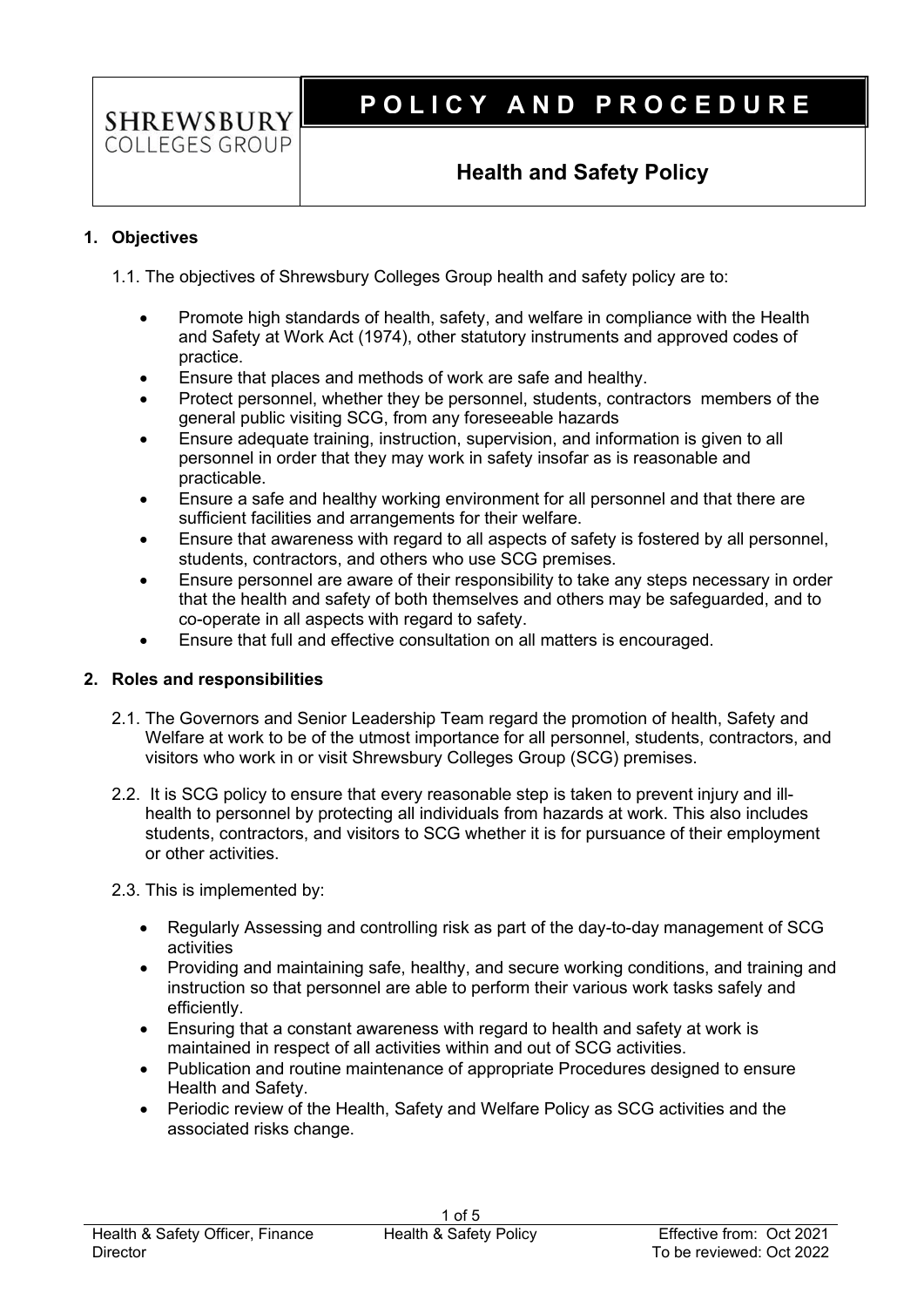## **P O L I C Y A N D P R O C E D U R E**

### **Health and Safety Policy**

#### **All Personnel**

**SHREWSBURY** COLLEGES GROUP

- 2.4. All personnel within SCG have an obligation to co-operate and comply with this policy so far as is reasonably practicable by:
	- 1.1.1. Not interfering with or misusing equipment that has been provided.
	- 1.1.2. Complying with safety procedures, whether written or brought to their attention by other means for their own protection, protection of those under their supervision and others who may be affected by their actions
	- 1.1.3. Reporting to SCG Health and Safety Officer any accident, incident and near miss that has led, or could have led, to damage or injury
	- 1.1.4. Reporting to SCG Health and Safety Officer any health and safety concern that could have led, to damage or injury.
	- 1.1.5. Assessing and controlling risks. Risk assessment training shall be the responsibility of the Health and Safety Officer. All risk assessments should be reviewed on an annual basis unless where circumstances change, and a new review is required. Completed Risk Assessments should be forwarded to the Health and Safety Officer prior to any activity being started.
	- 1.1.6. Assisting in any investigation with regard to accidents, dangerous occurrences, nearmisses, incidents, and safety concerns

#### **Governors.**

2.5. Ultimate responsibility for all aspects of health and safety at work within the Shrewsbury Colleges Group (SCG) rests with governors. Governors are provided with appropriate information regarding health and safety matters through the college's governance committees.

#### **Principal.**

2.6. The Principal is responsible for ensuring the effective implementation of the Health and safety policy and for requiring personnel, through implementation and observance of appropriate procedures and regular monitoring, to implement health and safety arrangements.

### **Health and Safety Officer.**

2.7. The Health and Safety Officer is responsible for ensuring Health and Safety procedures are maintained, and for monitoring their implementation and effectiveness. The Health and Safety Officer also provides advice to the Finance Director and Principal on health, safety and welfare within SCG. The Officer also provides advice and guidance to all personnel in meeting their individual responsibilities with regard to health and safety at work, including provision of an appropriate Health & Safety induction for new staff.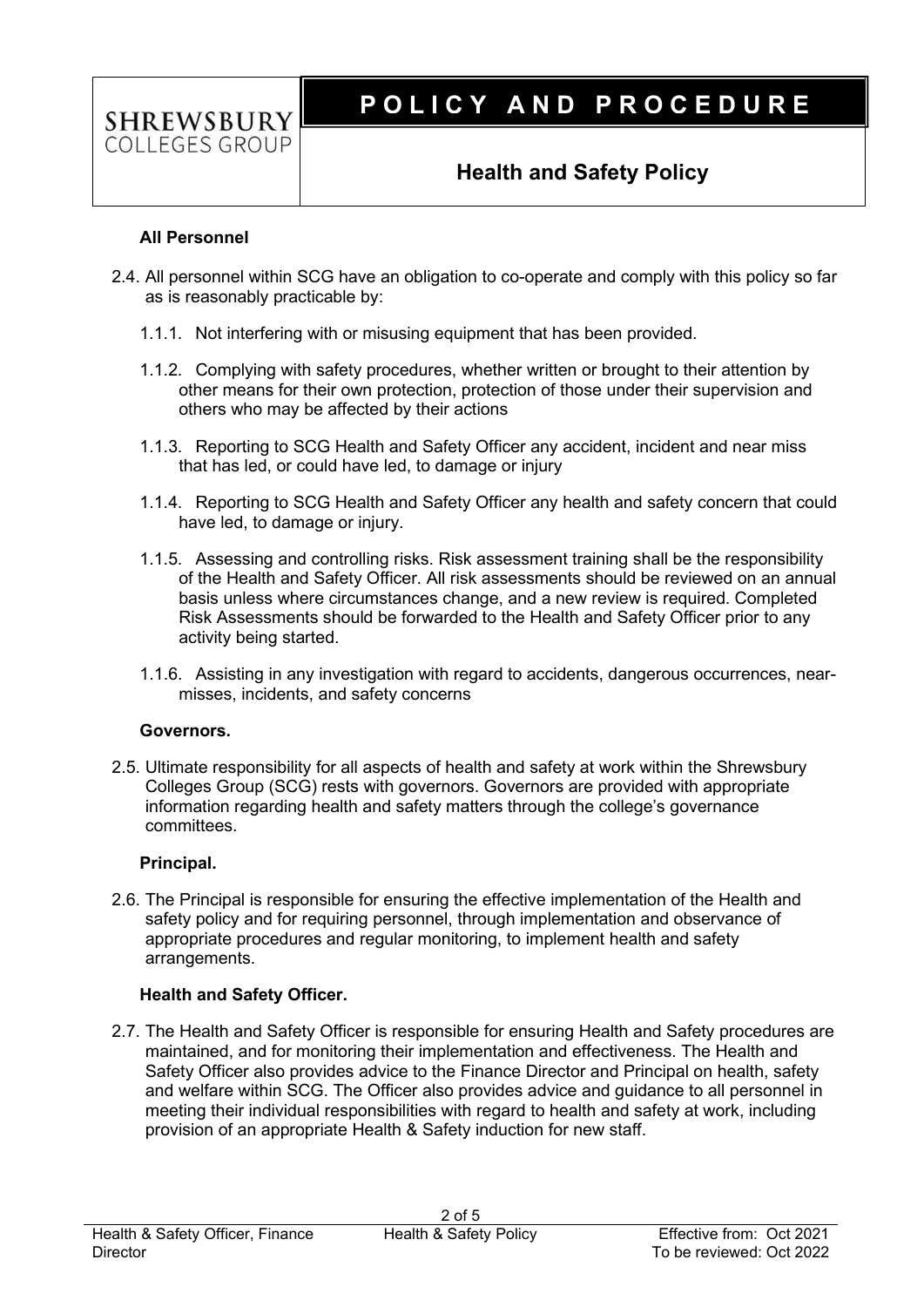

### **Health and Safety Policy**

#### **Line managers.**

**SHREWSBURY** COLLEGES GROUP

2.8. All College Managers are responsible for ensuring that the day-to-day requirements regarding health and safety at work are met within their areas of responsibility. Where any new process or operation or substance is introduced into the area of their responsibility, they are to liaise with the Health and Safety Officer so that the associated risks are assessed and any precautions deemed necessary are implemented and recorded.

#### **Safety representatives.**

2.9. It is the responsibility of safety representatives to make such proposals as they deem suitable with regard to methods of achieving improvements in health and safety aspects in their area of responsibility. Safety representatives shall be drawn from each campus, and ideally from curriculum areas where the inherent health and safety risk is higher than normal.

#### **Health & Safety committee.**

2.10. The Health & Safety committee as a whole, or through individual members, are to monitor the health, safety and welfare performance of SCG and recommend any action necessary should this performance appear or prove to be unsatisfactory. The Health & Safety Committee shall include employee representatives.

#### **Contractors.**

2.11. It is the responsibility of contractors and their personnel to comply with SCG health and safety policy and procedures. It is the responsibility of those Managers ordering or commissioning work by contractors to ensure that the contractor and their employees have been appropriately checked and cleared to work on site, and to ensure that they comply with relevant College Health & Safety procedures.

#### **Site Safety committees**

- 2.12. A Site safety committee shall be chaired by the Health and Safety Officer. The committee will meet as deemed necessary, normally no less than termly. Under section 2(7) of the Health and Safety at Work Act (1974), the safety committee has the function, in consultation with the personnel and students it represents, of keeping under review the measures taken to ensure the health safety and welfare at work of personnel, students, contractors and members of the public.
- 2.13. Each site safety committee shall normally comprise:
	- Health and Safety Officer
	- The site Estates Coordinator
	- The site safety representatives
	- A nominated member of the Senior Leadership Team
	- A Union Employee representative from each recognised union
- 2.14. Specific functions of the Safety Committee include: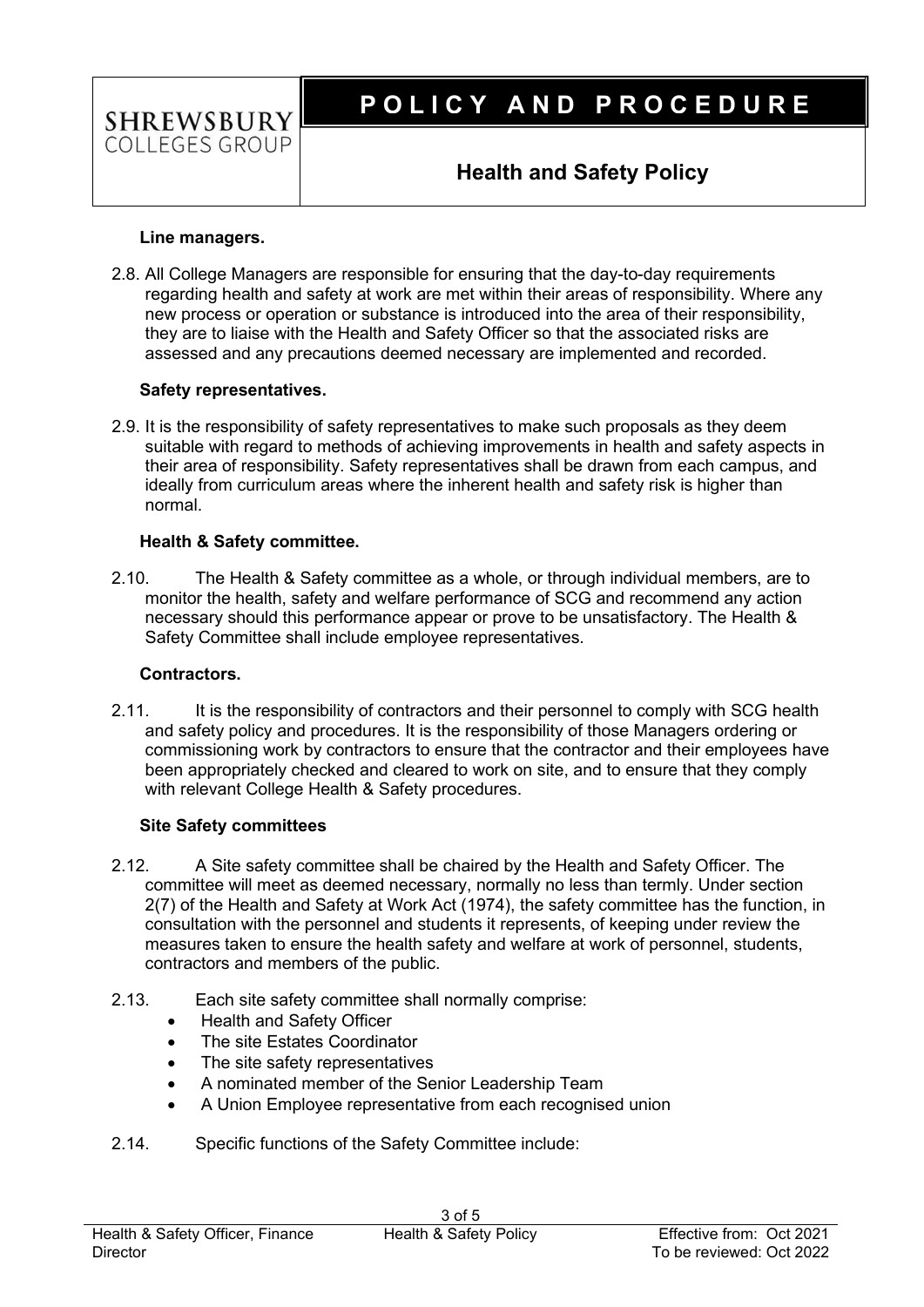## **SHREWSBURY** COLLEGES GROUP

# **P O L I C Y A N D P R O C E D U R E**

## **Health and Safety Policy**

- Review of accident, incident, near miss, safety concerns and notifiable disease statistics and trends so that reports can be escalated to the Senior Leadership team or to the governors regarding unsafe and unhealthy conditions and practices, together with recommendations for corrective action
- Examination of safety audit reports on a similar basis
- Consideration of reports and factual information provided by inspectors of the enforcing authority
- Consideration of reports that safety representatives may submit
- Assistance in risk assessment and the development of SCG safety procedures and safe systems of work
- Monitoring the effectiveness of safety procedures and safe systems of work
- Monitoring the effectiveness of the safety content of employee training
- Monitoring the adequacy of safety and health communication and publicity in **SCG**

### **3. Health and Safety Procedures**

3.1. Health and Safety Procedures shall be maintained by the Health and Safety Officer and updated as required. Changes to these Procedures shall be approved by the Finance Director or Principal. Health and Safety procedures shall be published on the College Intranet:

At the date of the policy review these were:

- 1. Accident
- 2. Asbestos at Work
- 3. Audit Procedures
- 4. Control Of Contractors
- 5. Dealing With Alcohol And Drugs
- 6. Dealing With Sharps
- 7. Dealing With Spillages
- 8. Display Screen Equipment
- 9. Emergency Procedures
- 10. Expectant And New Mothers
- 11. Expectant And New Mothers -Questionnaire
- 12. Face Fit Testing
- 13. Fire Evacuation
- 14. Fire Safety
- 15. First Aid
- 16. Health and Safety Training
- 17. Incident, Near miss
- 18. Induction
- 19. Legionella and Water Management
- 20. Lone Working
- 21. Management of Stress At Work
- 22. Managing Hazardous Substances
- 23. Managing Dangerous Substances And Explosive
- 24. Manual Handling
- 25. Noise Safety